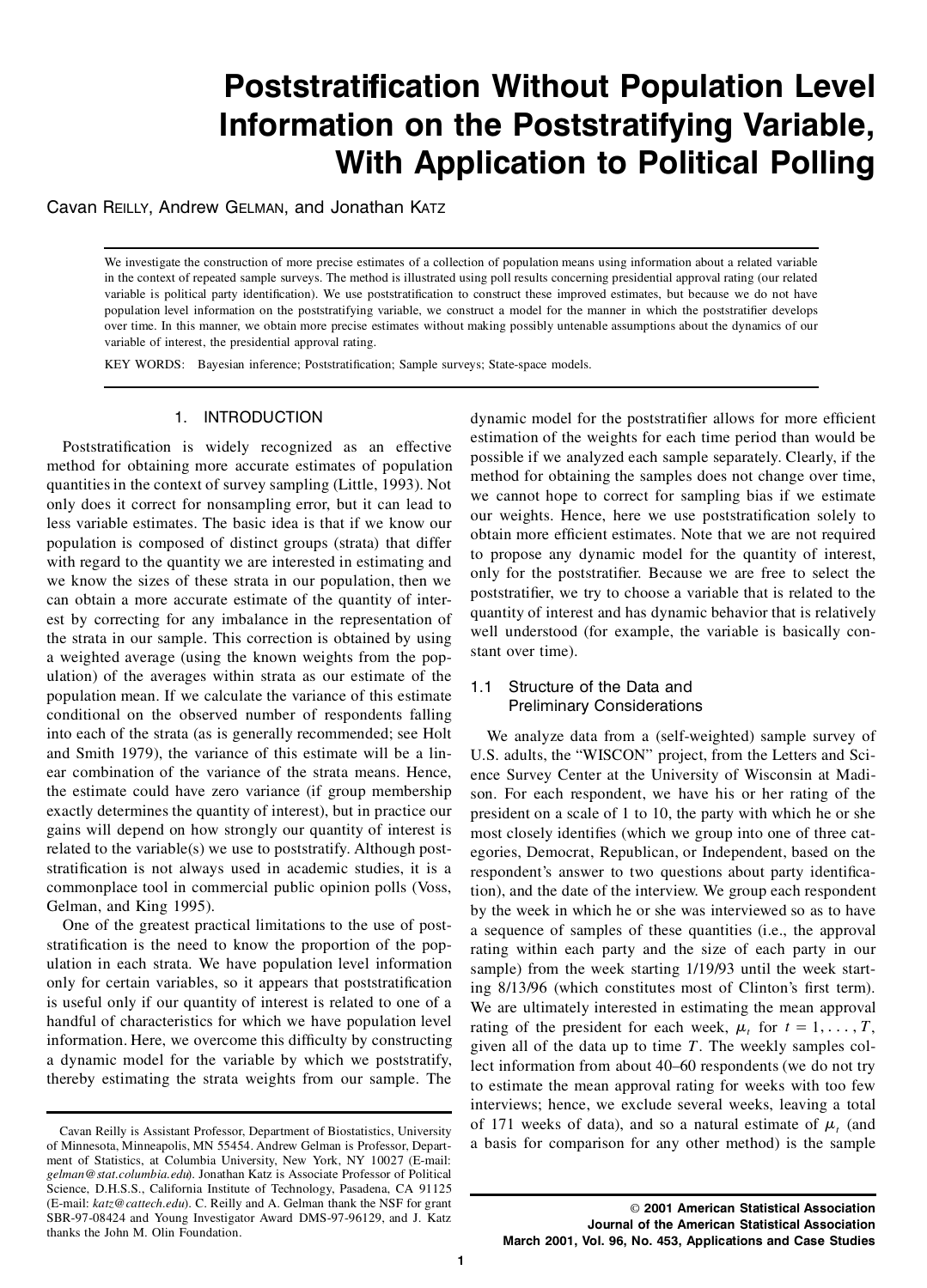

*Figure 1. Observed Mean Approval Rating and Two Simulations of the Mean Approval Rating Under the Model.*

mean with standard error given by the sample standard deviation divided by the square root of the sample size at time *t* (moreover, because the sample sizes are large, we can appeal to the central limit theorem to conclude that the distribution of the sample mean is approximately normal).

The top plot in Figure 1 displays the mean approval rating for all of the weeks. We suppose that these sample means are independent over time because they are based on independent random samples. Whereas our dynamic model for the weights is a Bayesian model (as we see subsequently), it is useful to note that using the sample mean (based on samples large enough for the central limit theorem to take effect) with the aforementioned standard error as an estimate of  $\mu_t$  is equivalent in Bayesian terms to assuming a normal distribution for the sample mean given  $\mu_t$  and  $\sigma_t$  (where  $\sigma_t$  is the standard deviation of the approval ratings at time *t*), using a normal prior for  $\mu$ , with arbitrarily large variance and using the sample standard deviation as an estimate for the unknown quantity  $\sigma_t$ .<br>That is, if we let  $n_{1t}$  denote the number of Democrats in

our sample at time  $t$ ,  $n_{2t}$  denote number of Republicans in our sample at time  $t$ , and  $n<sub>3t</sub>$  denote the number of Independents in our sample at time *t*, and we set  $N_t = \sum_j n_{jt}$  for  $t = 1, \ldots, T$ , then we find the posterior distribution of  $\mu$ , by supposing that for  $t = 1, \ldots, T$  we have  $\overline{y}_t | \mu_t, \sigma_t, N_t \sim N(\mu_t, \sigma_t^2/N_t)$  and c  $\mu_t | \sigma_t \sim N(\mu_0, \sigma_0^2)$ , where  $\overline{y}_t$  is the mean approval rating for our sample at time  $t$  and we take  $\sigma_0$  to be arbitrarily large. This implies  $\mu_t | \overline{y}_t, \sigma_t, N_t \sim N(\overline{y}_t, \sigma_t^2/N_t)$ . We estimate  $\sigma_t^2$  with the t usual unbiased estimate,  $s_t^2$ , and so we obtain draws from the  $\alpha$ posterior distribution of  $\mu$ , using the normal distribution in a completely straightforward manner (so we are ignoring the fact that the sample variance is subject to variability). Later,

we treat the mean approval rating within each party  $\mu_{it}$  for  $j =$ 1*1* 2*1* 3 in the same manner, and we assume that the approval rating is independent across parties. In this sense we have no dynamic model for the approval rating within party. Our intention is to poststratify presidential approval by political party identification and show that by correcting our estimate for imbalances in political party representation, we can obtain a more efficient estimate. Although it is difficult to propose a dynamic model for approval, it is reasonable to suppose that the proportion of a population that holds a given political attitude is almost constant from week to week.

#### 1.2 A Simple Model and Method

As a simple investigation into the efficacy of this method, we use the average over all time periods of the proportion of our sample in each party for the strata weights, and treat these weights as known (Little, 1996). This is equivalent to the dynamic model, which supposes that the proportion in each party is constant over time (and we ignore the uncertainty in the estimation of the weights, an entirely reasonable practice because these averages of sample proportions are sample averages based on  $\sum_{i} N_i = 8,462$  observations). If we use these averages for the weights for all the weeks and treat them as known, then we can estimate the efficiency of our poststratification estimate relative to the sample mean for each week by the ratio of the variance of the estimated sample mean  $s_t^2/N_t$ to the estimated variance of the poststratification estimate at time *t*. We find that these estimated efficiencies range from 0.48 to 2.8 with an average of 1.23. The correlation between approval and party identification is about .35 (treating party identification as continuous), so we see that even a weak correlation can be useful. These results are in accord with the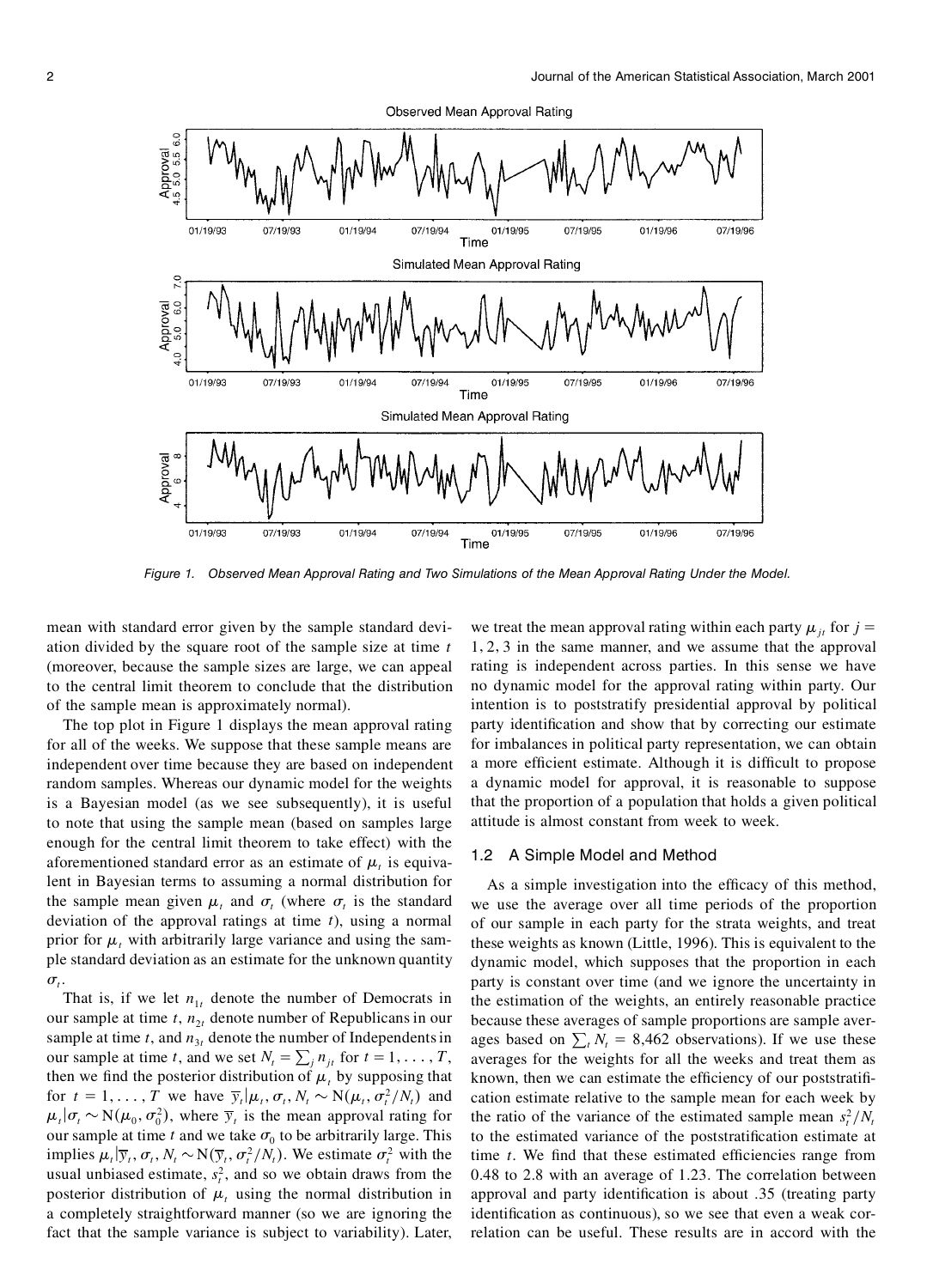findings of others (e.g., Holt and Smith 1979), in particular  $\bar{y}_{PS}$  often has lower variance (and here, on average, has lower variance), but sometimes the sample mean is preferable. Although this simple method indicates that the poststratification estimator can outperform the sample mean (on average here), a model that assumes the strata proportions are constant over time (3.5 years) is not very reasonable (see, for example, MacKuen 1983). A more plausible model is provided in the next section, but we note that in some settings this analysis may be satisfactory.

#### 1.3 Political Polling and the Presidency

Presidential approval has been a central concept in the study of both presidential power and public opinion in political science. With the advent of the "new presidency" in the age of mass media politics, having high levels of approval is seen as an important political resource for presidents (Kernell 1986). Having high levels of approval is thus a central component of presidential power (Neustadt 1990) and influences electoral outcomes and legislative success (Rivers and Rose 1985; Ostrom and Smith 1993; Brody 1991).

Since the early 1970s, a long list of studies have examined various presidential approval series, although the series from the Gallup Organization is most common because it is available starting with the Truman administration. In general, these studies have examined how the percentage of the population that approves of the job of the current president varies with economic conditions and "rally events," such as armed conflict or political scandal (see, inter alia, Kernell 1978; MacKuen 1983; Norpoth and Yantek 1983; Kiewiet and Rivers 1985; Ostrom and Simon 1989; Brace and Hincklely 1991; Brody 1991; Beck 1991, 1992; Clarke and Stewart 1994). More recent work on presidential approval has paid particular attention to the dynamics of presidential approval. The consensus is that approval within the population is highly persistent from month to month, but there has been some debate on how best to model this persistence (see Smith 1992; Williams 1992; Box-Steffensmeier and Smith 1998).

#### 2. MODELS AND POSTERIOR SIMULATION

## 2.1 Parameterization of a Categorical Poststratification Variable as a Multivariate Outcome

Because we do not have population level information on party identification, to effectively poststratify we first posit a model for the temporal evolution of the party identification series. Rather than directly model the two series  $n_{1t}$  and  $n_{2t}$ (the number of respondents in each party), we first transform our data so that we model a vector with components that are approximately independent. The approximate independence thereby induced should make our inference less sensitive to our model for the covariance structure utilized in our dynamic model of the proportions. For the political party identification series, we model the proportion of respondents who identify with one of the two major parties, and the proportion of those who identify with the Democrats among those who identify with one of the major parties. So, if we let  $n_t = n_{1t} + n_{2t}$ and define the two-vector  $y_t = (n_t/N_t, n_{1t}/n_t)$ , then, because  $N_t$  and  $n_t$  are large, it is reasonable to suppose that  $y_t$  has a

bivariate normal distribution [for the derivations that follow we adopt the convention that  $y_t = (0, 0)$  if  $n_t = 0$ . If we let  $\theta_{1t}$  denote the proportion of the population that is in one of the major parties (i.e., Democrat or Republican) and let  $\theta_{2t}$  denote the proportion of Democrats among those in a major party, then the measurement covariance (i.e., sampling error) of  $y_t$ given  $\theta_1$ ,  $\theta_2$ , and  $N$ , under simple random sampling (ignoring finite population correction factors) can be expressed as

$$
V_t^* = \begin{pmatrix} \theta_{1t}(1-\theta_{1t})/N_t & \theta_{1t}\theta_{2t}(1-\theta_{1t})^{N_t} \\ \theta_{1t}\theta_{2t}(1-\theta_{1t})^{N_t} & \frac{\theta_{2t}(1-\theta_{2t})}{N_t} \sum_{j=0}^{\infty} \frac{\mu_j(\theta_{1t}, N_t)}{N_t^j} \\ + \theta_{2t}^2(1-\theta_{1t})^{N_t}(1-(1-\theta_{1t})^{N_t}) \end{pmatrix},
$$

where  $\mu_j(\theta, N) = \sum_{k=0}^{N-1} {N \choose k} k^j (1-\theta)^k \theta^{N-k}$ . We obtain this expression by noting that, conditional on  $N_t$ ,  $\theta_{1t}$ , and  $\theta_{2t}$  if we use  $1_A$  to represent the indicator function of the set  $A$ , then [if we use the convention that  $1_{\{n_3 \lt N_t\}}/(N_t - n_{3t})$  is zero when  $N_t = n_{3t}$  in the second line] if  $y_{jt}$ ,  $j = 1, 2$ , is the *j*th element of  $y_t$ ,

$$
\begin{split} \text{Var}(y_{2t}) &= \mathbb{E}(\text{Var}[y_{2t} | n_{1t} + n_{2t}]) + \text{Var}(\mathbb{E}[y_{2t} | n_{1t} + n_{2t}]) \\ &= \mathbb{E}\bigg[1_{\{n_{1t}+n_{2t} > 0\}} \frac{\theta_{2t}(1-\theta_{2t})}{N_t - n_{3t}}\bigg] + \text{Var}(1_{\{n_{1t}+n_{2t} > 0\}} \theta_{2t}) \\ &= \frac{\theta_{2t}(1-\theta_{2t})}{N_t} \sum_{j=0}^{\infty} N_t^{-j} \mathbb{E}(1_{\{n_{1t}+n_{2t} > 0\}} n_{3t}^j) \\ &+ \theta_{2t}^2 (1-\theta_{1t})^{N_t} (1 - (1-\theta_{1t})^{N_t}), \end{split}
$$

from which we obtain the element on the second diagonal of  $V_t^*$  and the other elements are straightforward. Although we could substitute our sample proportions,  $y_i$ , for the unknown population proportions,  $\theta_{it}$ , in this expression and thereby obtain an estimate of the measurement covariance matrix (using 20 terms in the infinite sums is more than sufficient to obtain seven digit accuracy, and one or two terms is probably adequate for most practical purposes), we instead use the simple approximation to the desired estimate (which is good to within 1% of the desired estimate of the standard error of  $y_{2t}$ and is obviously good for the off-diagonal element because *N<sup>t</sup>* is large and  $\theta_{1t}$  is at least .7),

$$
V_t = \begin{pmatrix} y_{1t}(1 - y_{1t})/N_t & 0\\ 0 & y_{2t}(1 - y_{2t})/n_t \end{pmatrix}
$$

*0*

We treat these measurement variances as known in our analysis.

#### 2.2 Dynamic Model for the Poststratifying Variable

Given  $V_t$  and  $N_t$  for  $t = 1, \ldots, T$ , and the initial conditions  $m_0$  and  $C_0$ , we propose a state-space model for  $t = 1, \ldots, T$ ,

$$
y_t = \theta_t + \nu_t, \quad \text{where} \quad \nu_t \sim N(0, V_t),
$$
  
\n
$$
\theta_t = \theta_{t-1} + \omega_t, \quad \text{where} \quad \omega_t \sim N(0, W),
$$
  
\n
$$
\theta_0 \sim N(m_0, C_0),
$$

where  $\{v_t\}$  and  $\{\omega_t\}$  are mutually orthogonal sequences of independent disturbances. We treat the matrix  $W$  as a random variable and estimate it from the data. This model is motivated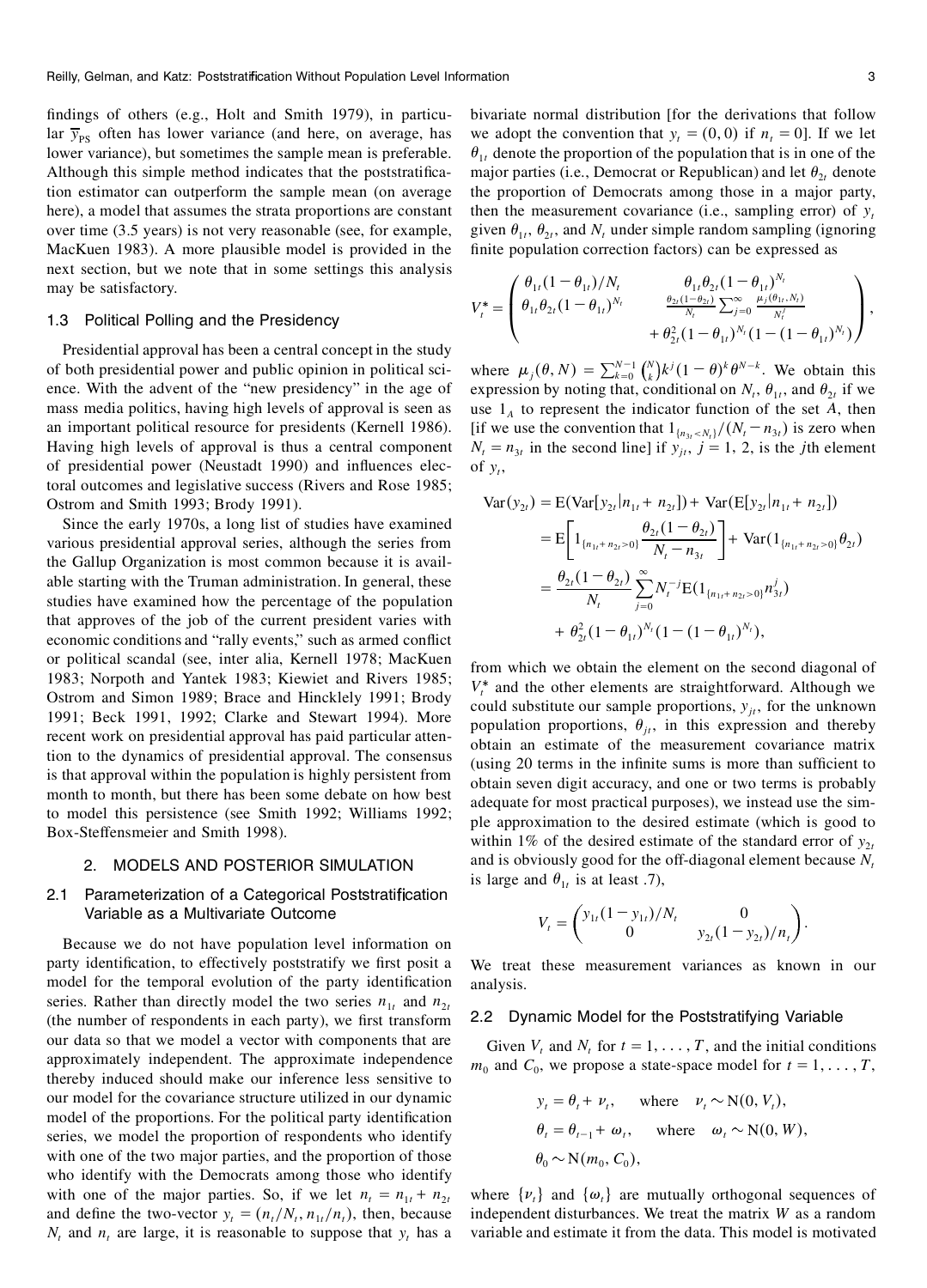by the fact that political attitudes in the contemporary United States do not change much over the course of a single week. For known *W*, this is a special case of a model for which the Kalman filter can be used to obtain the posterior moments of the state vectors  $\theta_t$  for  $t = 0, \ldots, T$  (see, e.g., West and Harrison 1997).

#### 2.3 Analytic Expressions for Posterior Inference

To obtain samples from the posterior distribution of the weights for our poststratification estimate, we first obtain samples from the posterior distribution of the state process in our dynamic model given all of the data up to time *T*, but because we do not know *W*, we suppose this is a (matrix-valued) random variable and conduct Bayesian inference for this matrix. Our goal is first to simulate *W* from its marginal posterior distribution, and then to simulate the state vectors,  $\theta_t$ , given *W*; that is, we use the fact  $p(\theta, W|y) = p(\theta|W, y)p(W|y)$ , where  $\theta = (\theta_0, \theta_1, \dots, \theta_T)$  and  $y = (y_1, \dots, y_T)$ . These results can be given a non-Bayesian interpretation as predictive inference for  $\theta$  conditional on a marginal likelihood estimate of *W*.

We find the posterior distribution of the state vectors given the state covariance matrix *W* by using standard formulas from the Kalman filter. Now, under our model, we have (by the Kalman filter)

with

$$
\theta_t|y_1,\ldots,y_t,W\sim N(m_t,C_t)
$$

$$
m_{t} = V_{t}(C_{t-1} + W + V_{t})^{-1}m_{t-1}
$$
  
+  $(C_{t-1} + W)(C_{t-1} + W + V_{t})^{-1}y_{t}$ 

and

$$
C_t = C_{t-1} + W - (C_{t-1} + W)
$$
  
 
$$
\times (C_{t-1} + W + V_t)^{-1} (C_{t-1} + W)
$$

for  $t = 1, \ldots, T$ . Hence it is elementary to show

$$
p(\theta|W, y) = N(\theta_T|m_T, C_T) \prod_{t=1}^T N(\theta_{t-1}|h_{t-1}, H_{t-1}),
$$

where

$$
h_t = W(C_t + W)^{-1} m_t + C_t (C_t + W)^{-1} \theta_{t+1}
$$

and

$$
H_t = C_t - C_t (C_t + W)^{-1} C'_t
$$

for  $t = 0, \ldots, T-1$ .

We can obtain the marginal posterior density of the state covariance matrix by writing the likelihood for *y* as a function of *W*, that is,  $y_t = \sum_{s=1}^t \omega_s + \theta_0 + \nu_t$ , and so

$$
p(W|y) = p(W) \prod_{t=1}^{T} N(y_t|m_0, tW + C_0 + V_t).
$$

In this manner we obtain the posterior distribution of the state covariance matrix once we determine an appropriate prior. We take  $p(W) \propto 1$  [so that our posterior mode coincides with the maximum likelihood estimator (MLE) of *W*, treating  $\theta$  as a nuisance].

#### 2.4 Other Modeling Issues

In light of the previous development, simulation is relatively straightforward, but we must attend to some details. For example, a minor complication is the fact that we have no (or insufficient) data for some weeks and so our time series has unequal time increments (so in the previous development, *W* should have been a function of *t*). The simple remedy is to realize that because we assumed that  $\theta$ <sup>*t*</sup> follows a random walk, if it has been *k* weeks since we last obtained survey results, and the state covariance matrix is *W* (i.e., the covariance matrix of an increment of the state process based on one week of data is *W*), then the covariance matrix of the state process over an increment of *k* weeks is *kW* . For our dataset and the way in which we use the Kalman filter, this correction has no discernible impact on our results. We also must specify initial values  $m_0$  and  $C_0$  for the Kalman filter. Based on rough guesses, we set  $m_0 = (.8, .5)$ , and to convey our lack of accurate information on these quantities, we make  $C_0$ a diagonal matrix with elements .2<sup>2</sup>. With 171 weeks of data, the specification of the initial values has little impact on our estimation of the state process  $\theta_t$  for  $t = 1, \ldots, T$  and has no practical impact on our poststratification estimator (this was verified experimentally by altering  $m_0$  and  $C_0$ ).

#### 2.5 Computation

2.5.1 Posterior Simulation of the Poststratification Propor*tions.* We use the Metropolis algorithm to obtain draws from  $p(W|y)$ . Then we draw  $\theta$  from the appropriate sequence of normal distributions. Our methodology follows that outlined in Gelman, Carlin, Stern, and Rubin (1995): Our candidate distribution is a multivariate normal with variance based on the curvature of the posterior at the mode (and we scale this matrix so that the proportion of accepted jumps is in the 40% range), and we use multiple sequences that begin from overdispersed starting points (which were selected by drawing deviates from a properly centered and scaled Student's *t* distribution with 4 degrees of freedom). We used four sequences of 10,000 iterations, and the resulting values of the convergence diagnostic statistic,  $\sqrt{\hat{R}}$ , were all less than 1.1.

Given *W*, it is completely straightforward to simulate  $\theta$ . Note that we do not require iterative simulation to simulate  $\theta$ . We simply use draws from the bivariate normal distribution with mean and covariance matrix given by  $h_t$  and  $H_t$ , because the joint distribution of the state vectors was found previously; that is, we use the forward filtering, backward sampling algorithm of Carter and Kohn (1994) and Frühwirth-Shnatter (1994).

*2.5.2 Simulation of the Mean Within Each Poststratication Category and the Poststratied Estimate of the Population Mean.* We estimate the mean within each party in the same manner that we estimated the mean approval without regard to party identification; hence, it is trivial to obtain simulations of  $\mu_{i}$ . To obtain draws from the posterior distribution of the poststratification estimate, we assume that the approval rating within each party is conditionally independent of the proportion of the population in each of the parties given the sample means within parties and the number of respondents in each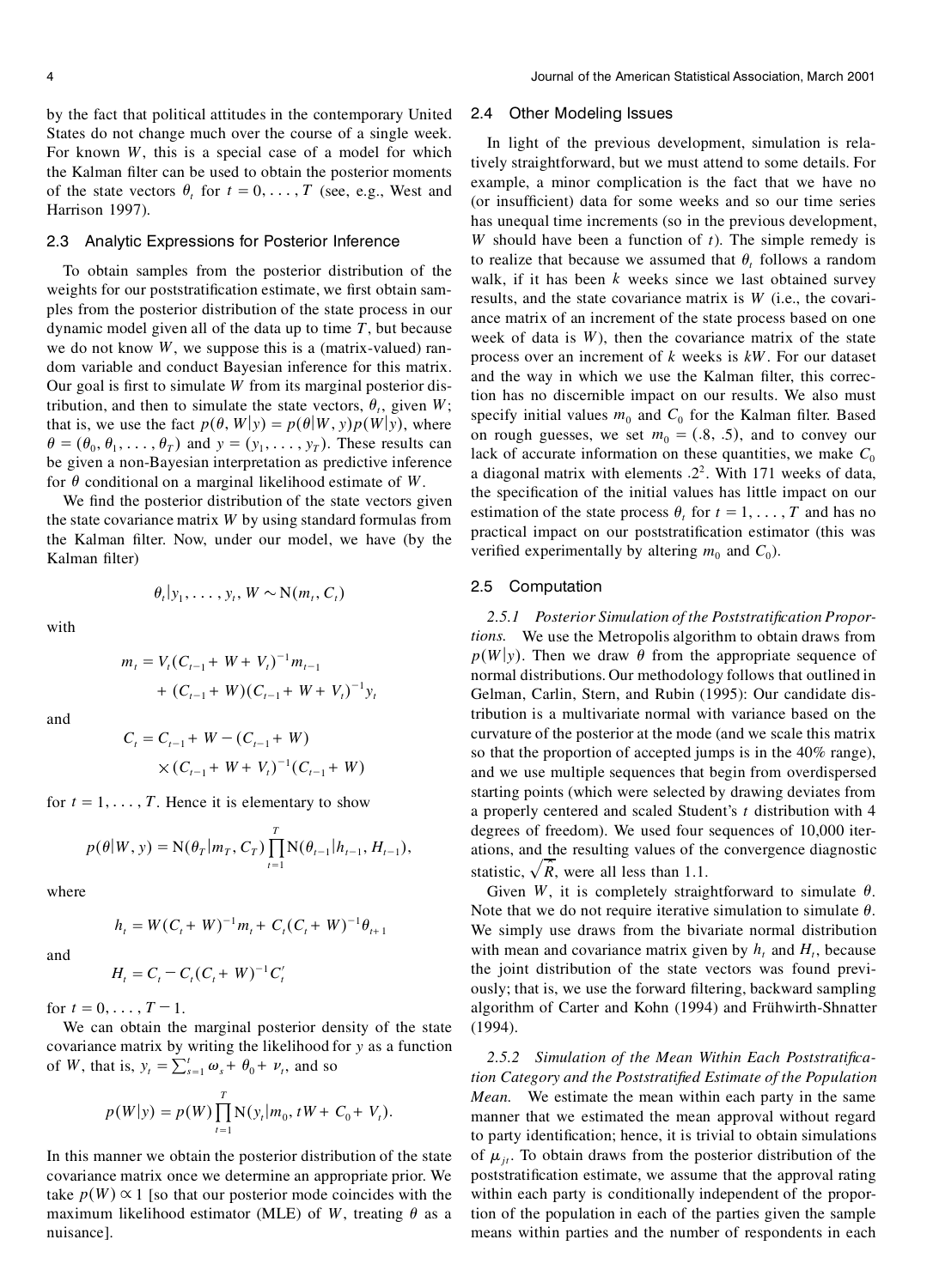party. Therefore, we simulate a draw from the posterior distribution of  $\mu_t^{PS}$  by simply combining simulations from both n parts of the foregoing model in the obvious fashion, namely, if we let  $\pi_{1t} = \theta_{1t} \theta_{2t}$ ,  $\pi_{2t} = \theta_{1t} (1 - \theta_{2t})$ , and  $\pi_{3t} = 1 - \theta_{1t}$ , then h we obtain  $\mu_t^{PS} = \sum_{j=1}^3 \mu_{jt} \pi_{jt}$ .

*2.5.3 Comments on Computations.* This method for obtaining draws from the posterior distribution of  $\theta$  by averaging over our uncertainty in the estimation of the state covariance matrix can be generalized to deal with any unknown parameters in the usual Gaussian linear Kalman filter, such as unknown autoregressive coefficients in state-space autoregressions or unknown variance components in dynamic regression models. For example, we tried fitting first order state-space autoregressions with unknown state variances and unknown autoregressive coefficients to the two series  $y_{1t}$  and  $y_{2t}$  separately using this methodology (with only two parameters, we were able to obtain simulations for the autoregressive coefficient and the state-space variance by discretizing the bivariate posterior distribution and using the inverse cdf method; see, for example, Gelman et al. 1995). Whereas the autoregressive coefficients were definitely very close to 1 (as we expect with such low values of the state variances), we ignored the complication that the autoregressive coefficient matrix might be different from the identity matrix in our model for  $y_t$  (because this would augment the dimension of the state space of our Markov chain by 3 in the implementation of the Metropolis algorithm). In any event, we see how simple our approach to unknown model parameters can be. Indeed, no iterative simulation is required at all for these low dimensional problems. The advantage of this technique for averaging over our uncertainty in the model parameters compared to simply using the Gibbs sampler to simulate the state process given the model parameters and then simulate the model parameters given the state process (as is frequently done; see, e.g., West and Harrison 1997) is that no iterative simulation is required for the state vectors in our method. This is a great simpli fication, because adjacent state vectors are highly correlated in their joint posterior distribution; hence convergence of the chain can be difficult to obtain if we must use an iterative simulation method to simulate the state vectors. This posterior correlation is especially troubling for typical filtering applications, because hundreds (or even thousands) of state vectors may be involved. For our application, this means that we need to obtain draws only from the equilibrium distribution of a 3-dimensional Markov chain, rather than a 345-dimensional Markov chain.

In the sample survey literature, difficulty using the MLE of the state variance has been reported when the series is short (see, e.g., Pfeffermann 1991). In such cases, averaging over the uncertainty in the estimation of the state variance in the preceding manner should eliminate these problems. In particular, with short series, the MLE of the state variance occasionally will be zero (even if the data were produced by a mechanism with a nonzero state variance), but because this point estimate is subject to uncertainty, if we average over the uncertainty of the estimated state variance, we will find that the Kalman filter can still lead to more accurate inference without implying that the level of the process is constant. Moreover, if we have information about the state covariance matrix (or any parameters in the more general linear Gaussian model), we can incorporate this information through a prior on *W* (rather than taking the flat prior  $p(W) \propto 1$  as we have here). With short series, the judicious use of such prior information can lead to more reliable inference, because the posteriors of the model parameters may be quite diffuse if we use flat priors.

## 2.6 An Alternative Model for the Time Series of Poststratification Proportions

The model described in the previous sections was not the first model we fit to these data. The first model we fit follows the approach to multinomial time series developed in Cargnoni, Müller, and West (1997). We did not end up using this model because we found that it did not fit our data (see Section 3.2.2); however, we present it here for completeness and because it might be useful in other settings. Using the same notation as before, if we let  $\pi_t = (\pi_{1t}, \pi_{2t}, \pi_{3t})$ , then we first assume that for  $t = 1, \ldots, T$ ,

$$
n_{1t}, n_{2t}, n_{3t}|N_t, \pi_t \sim \text{Mult}(N_t, \pi_t).
$$

Next, let  $\eta_{jt} = \text{logit}(\theta_{jt})$  for  $j = 1, 2$ . These transformations separate partisan changes from changes in affiliation within the two largest parties and change scale in such a way that additive models are more reasonable (they also yield diagonal measurement covariance matrices, as we saw before). Now we define the vector  $\eta_t = (\eta_{1t}, \eta_{2t})$  and we suppose that for  $t = 1, \ldots, T$ ,

$$
\eta_t = \xi_t + \epsilon_t, \quad \text{where} \quad \epsilon_t \sim N(0, V),
$$
  
\n
$$
\xi_t = \xi_{t-1} + \delta_t, \quad \text{where} \quad \delta_t \sim N(0, W^*),
$$

where  $\{\epsilon_{i}\}\$  and  $\{\delta_{i}\}\$ are mutually orthogonal sequences of independent disturbances. We finish our specification of the dynamics of  $\pi$ , by supposing  $\xi_0 | m_0^*, C_0^* \sim N(m_0^*, C_0^*)$ . In addition, we suppose that  $V$  and  $W^*$  are random variables (matrices) and we specify inverse Wishart priors with scale equal to the identity matrix and 2 degrees of freedom in the hope of obtaining a prior that has little impact on our inference (a hope that is realized, as we see by experimentation). This model implies that the dynamics of the vector  $\eta_t$  are basically equivalent to a vector process that follows an autoregressive integrated moving average (ARIMA) (0, 1, 1) model. The values of the moving average parameters in the equivalent ARIMA $(0, 1, 1)$  model are determined by *V* and  $W^*$ (for more on this equivalence, see West and Harrison 1997). Although we may be tempted to set  $V = 0$  in the hope of obtaining an efficient algorithm for simulating draws from a model that specifies that the transformed proportions follow a vector random walk, this will not work because, if we use the sampling algorithm of Cargnoni et al. (1997), we iteratively sample from two conditional distributions that degenerate into point masses as *V* approaches zero (thus no mixing takes place for the parameters of interest). We then can draw samples from the posterior distribution of all parameters in our model for the party identification series using the Metropolis– Hastings algorithm as explained in Cargnoni et al. (1997). To assess convergence, we used four independent sequences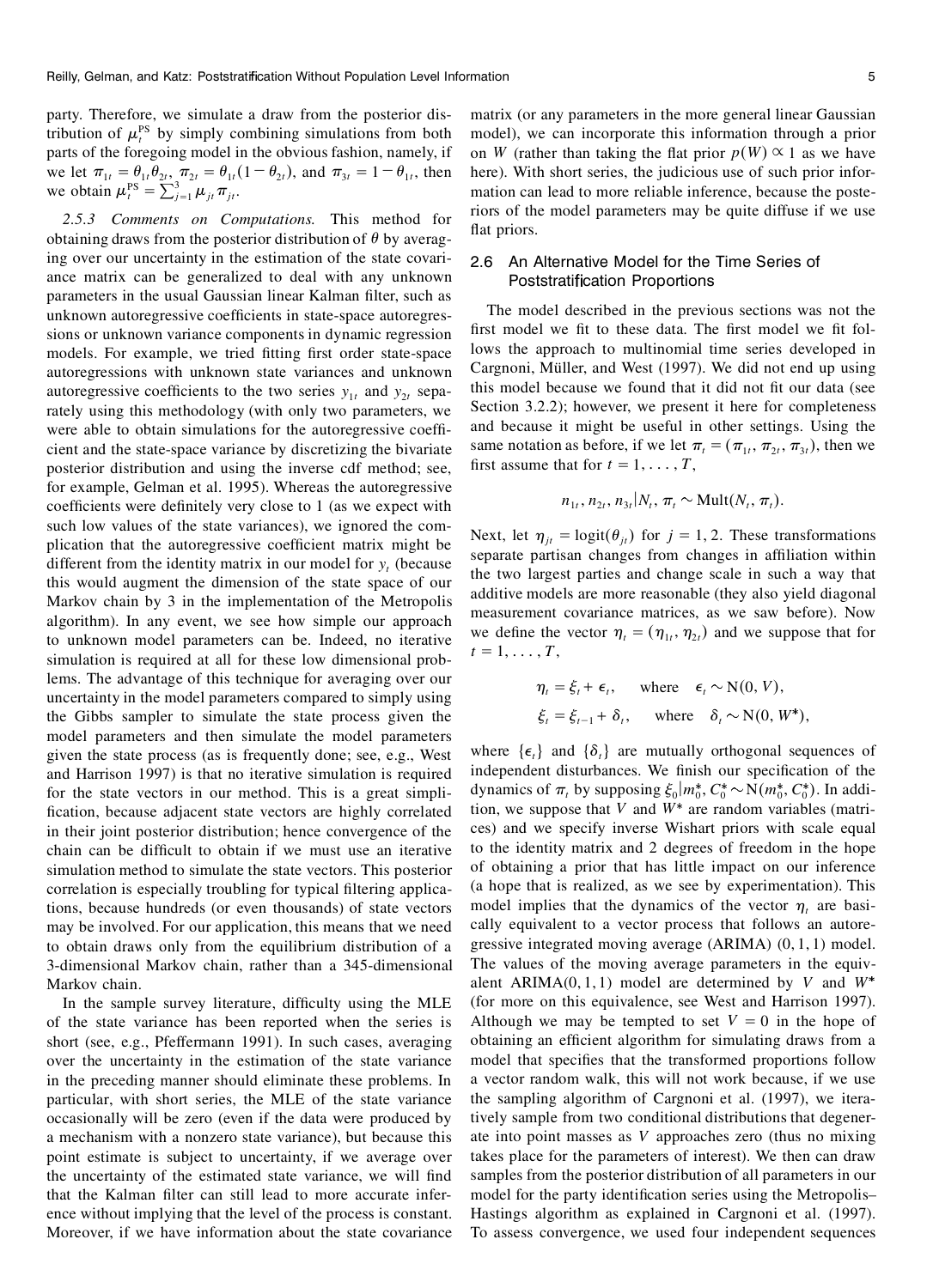that began from overdispersed starting points (and the general methodology presented in Gelman et al. 1995). To obtain overdispersed starting points for our example, we conducted a preliminary run of 1,000 iterations and then used two times the medians for the variance parameters as our starting values for these parameters, whereas for the  $\eta_{it}$ 's, we used the medians of the values obtained from this trial run as our starting values. By specifying unrealistically large values for the variance parameters, we got the sampler to spread out the values of  $\xi_t$  and  $\eta_t$  in the first iteration in a way that would be very difficult to do "by hand," because there are over 370 initial values that we must supply. The convergence of the chains was rapid: after a burn-in of 2,000 iterations, the next 1,000 were saved and all of the values of the  $\sqrt{\hat{R}}$  statistic were less than 1.02.

## 2.7 Model Criticism

Our models do not attempt to represent every conceivable facet of the phenomenon under investigation, and so it is essential to understand the shortcomings of our models. A simple, yet sensitive, method for detecting model weaknesses is to use the model to simulate another dataset and then compare the simulated data to the observed data (posterior predictive checks; see, e.g., Gelman et al. 1995). The first step is to examine several of the simulated datasets graphically. After this, one can design test statistics and compare the distribution of these test statistics under the posterior predictive distribution to their distribution under the posterior distribution (if a test statistic does not depend on any of the model parameters, it is constant under the posterior distribution). In the time series modeling context, several natural test statistics can be proposed on general grounds. First, if our series is  $x<sub>t</sub>$  for  $t = 1, \ldots, T$ , then the average absolute value of the change in the level of the series  $T_1(x_1, \ldots, x_T) = (1/(T-1)) \sum_{t=2}^{T} |x_t - \cdots$  $x_{t-1}$  is a simple measure of the volatility of the series (if our fitting method smoothes the data too much, then  $T_1$  will be too large under the posterior predictive distribution). If  $\phi_t$  is the forecast of  $x_t$  conditional on the observed data, another natural diagnostic is the average of the absolute value of the prediction error,  $T_2(x_1, ..., x_T, \phi_1, ..., \phi_T) = (1/T) \sum_{t=1}^T |x_t - \phi_t|$ . If the fitting method smooths too much, the prediction errors will be too large on average. Although obtaining analytic expressions for these quantities is a daunting task, it is simple to draw simulations of these quantities from the appropriate distributions.

## 3. RESULTS FOR OUR EXAMPLE

#### 3.1 Fitting the Normal Theory Model

Figure 2 shows the marginal posterior distribution of the components of *W* and the correlation between the elements of the state vectors, based on 40,000 simulation draws from the Metropolis algorithm. Figure 3 displays 95% probability intervals for the proportion in each party obtained by the model (these intervals are laid over the sample proportions), and Figure 4 shows posterior predictive draws of the sample proportions. In Figure 5, we show the  $95\%$  confidence intervals for the average approval rating within each party, and Figure 6 displays the 95% probability intervals given by our poststratification estimate and  $95\%$  confidence intervals based on the sample mean (whose construction was given in the Introduction, but, of course, no simulation was used here). From the last graph, we see that our poststratification estimator is more precise than the sample mean.

To more fully understand how the poststratification estimator works, it is instructive to see if our estimator really does respond to imbalances in the representation of the parties within our samples. To examine this consider Figure 7. From these graphs, we easily see that if the proportion of Democrats relative to the proportion of Republicans in our sample is too large (relative to the estimate based on our dynamic model), then our poststratification estimator will have a tendency to make the estimated approval rating smaller than the raw estimate (based on the sample mean). The same correction is made if there are too many Democrats in our sample (but the relative proportion of Democrats to Republicans is seen to be more important in determining the correction), and the opposite correction is made if there are too many Republicans. This is exactly the sort of behavior we expect, because Clinton is a Democrat. From Figure 8, we see that the poststratification estimate performs best for moderate sized samples (again, each dot represents one week of data in all of the plots). We also see that the largest corrections are for the smaller samples (as we would expect) and that the size of the correction does not have much to do with the estimated efficiency. Last, the fact that our state-space model for the party identification series is actually a hierarchical model for the increments of the state-space process is manifested in the shrinkage of the increments of our poststratification estimate (as witnessed in the lower right hand corner of Fig. 8).

## 3.2 Model Checking

*3.2.1 Checking the Fit of Our Basic Model.* The normal theory Kalman filter model presented herein seems acceptable for our purposes. Figure 4, shows a draw from the posterior predictive distribution for the number of respondents falling into each of the parties, and the lower two panels of Figure 1 displays two draws from the posterior predictive distribution for the average approval rating for each week. We obtain a draw from the posterior predictive distribution of the average approval rating by using a weighted mean of draws from approval within party, with weights given by the simulated sample proportions in each party under the posterior predictive distribution for these proportions. We find the observed value of  $T_1$ , where

$$
T_1(n_{1,1},\ldots,n_{1,T})=\frac{1}{T-1}\sum_{t=2}^T\left|\frac{n_{1,t}}{n_t}-\frac{n_{1,t-1}}{n_{t-1}}\right|
$$

is .089, and the 95% probability interval for  $T_2$ , where

$$
T_2(n_{1,2},\ldots,n_{1,T},\theta_{2,1},\ldots,\theta_{2,T-1})=\frac{1}{T-1}\sum_{t=2}^T\left|\frac{n_{1,t}}{n_t}-\theta_{2,t-1}\right|
$$

under the posterior distribution is  $(.065, .072)$ . We find that 95% probability intervals for these two quantities based on 1,000 simulation draws from their posterior predictive distributions under the normal theory model are (.076, .099)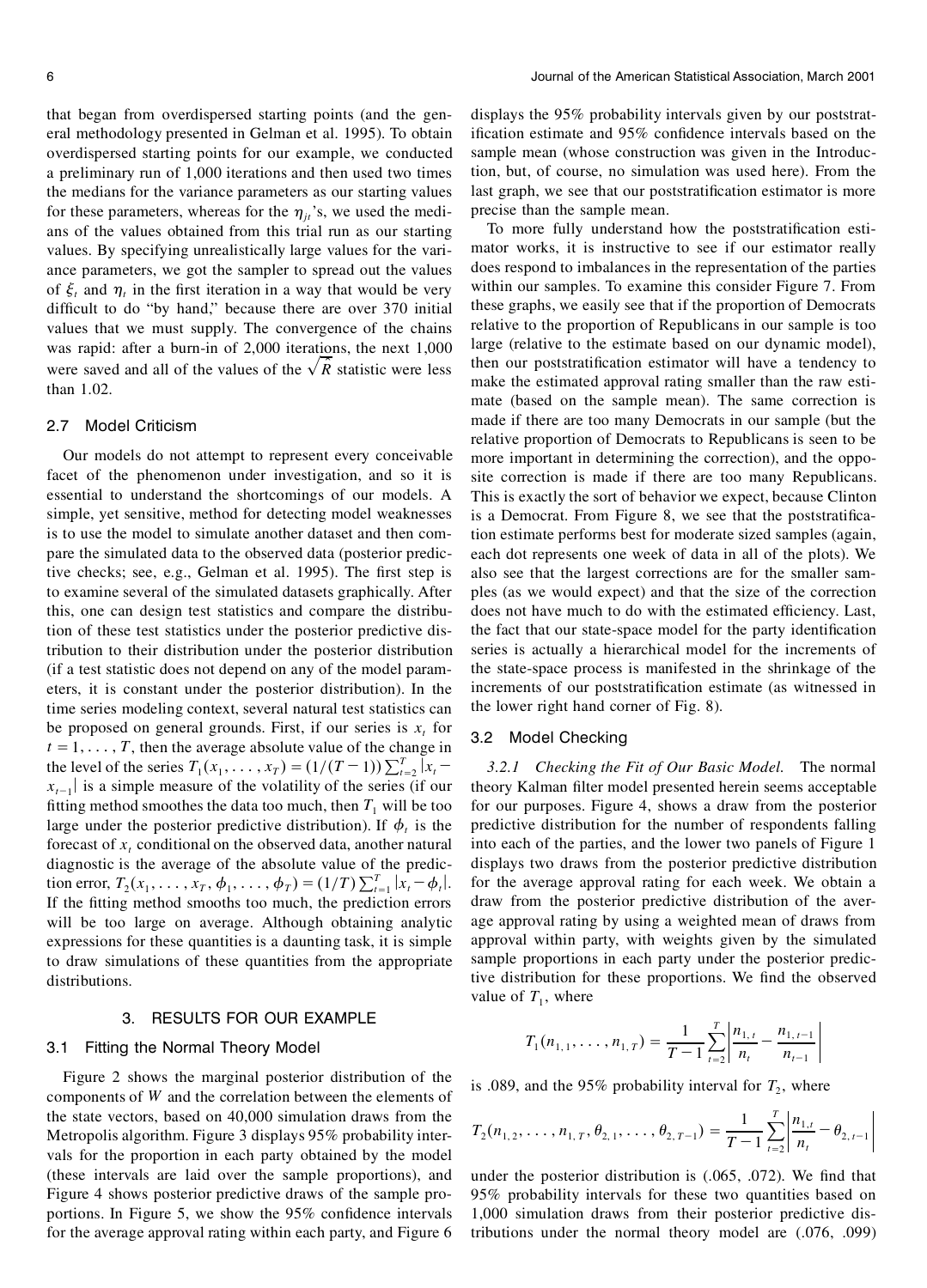

Figure 2. The Marginal Posterior Distribution of Each Element of the State Covariance Matrix Assuming a Flat Prior. The lower left plot shows *the marginal posterior distribution of the correlation of the states.*



Figure 3. The Proportion in Each Party for All Weeks With 95% Probability Intervals Given by the Model.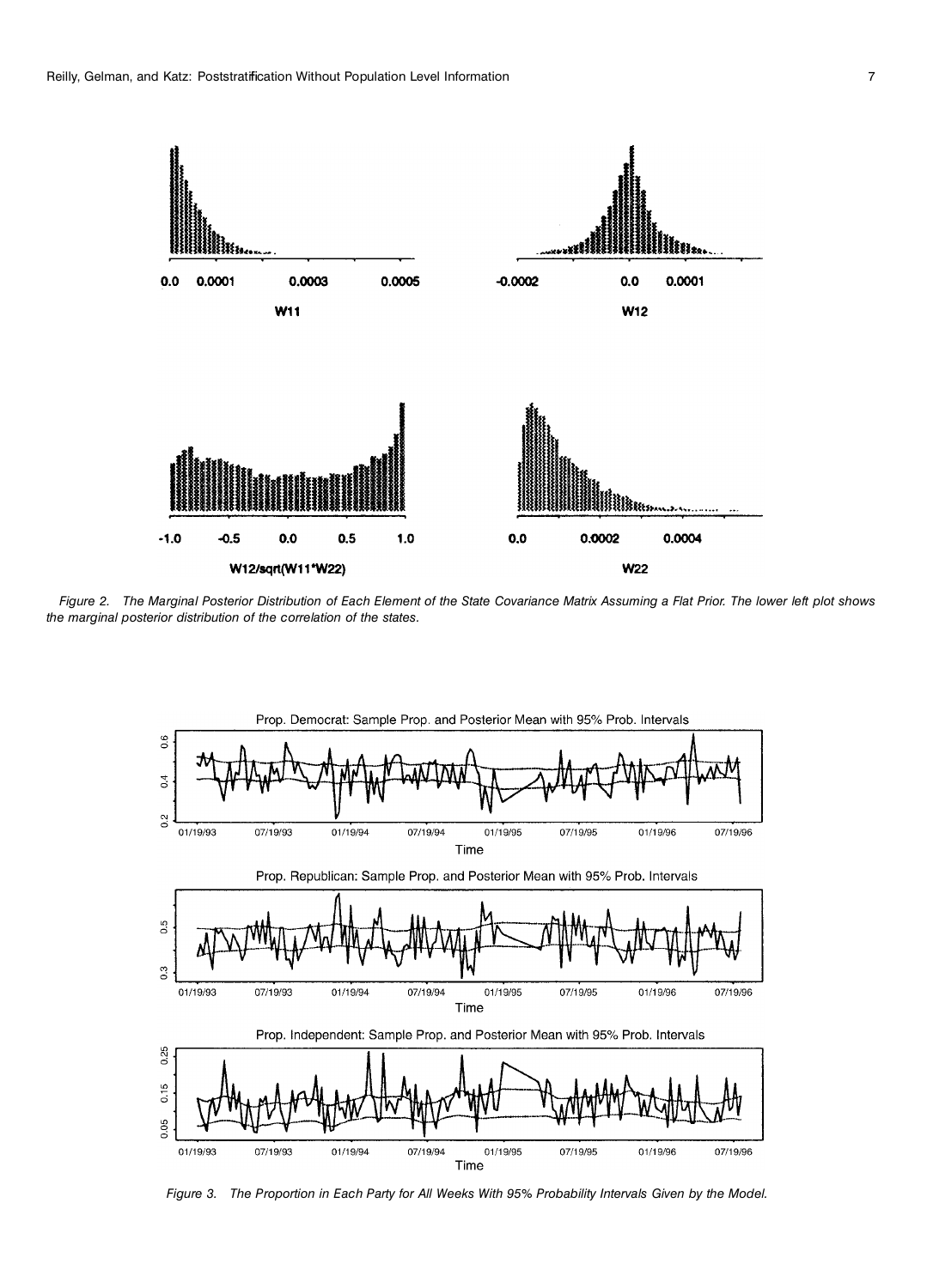

*Figure 4. Simulated Sample Proportions for Each Week Under the Model. Compare to Figure 3.*



*Figure 5. 95% Con dence Intervals for the Mean Approval Rating Within Party.*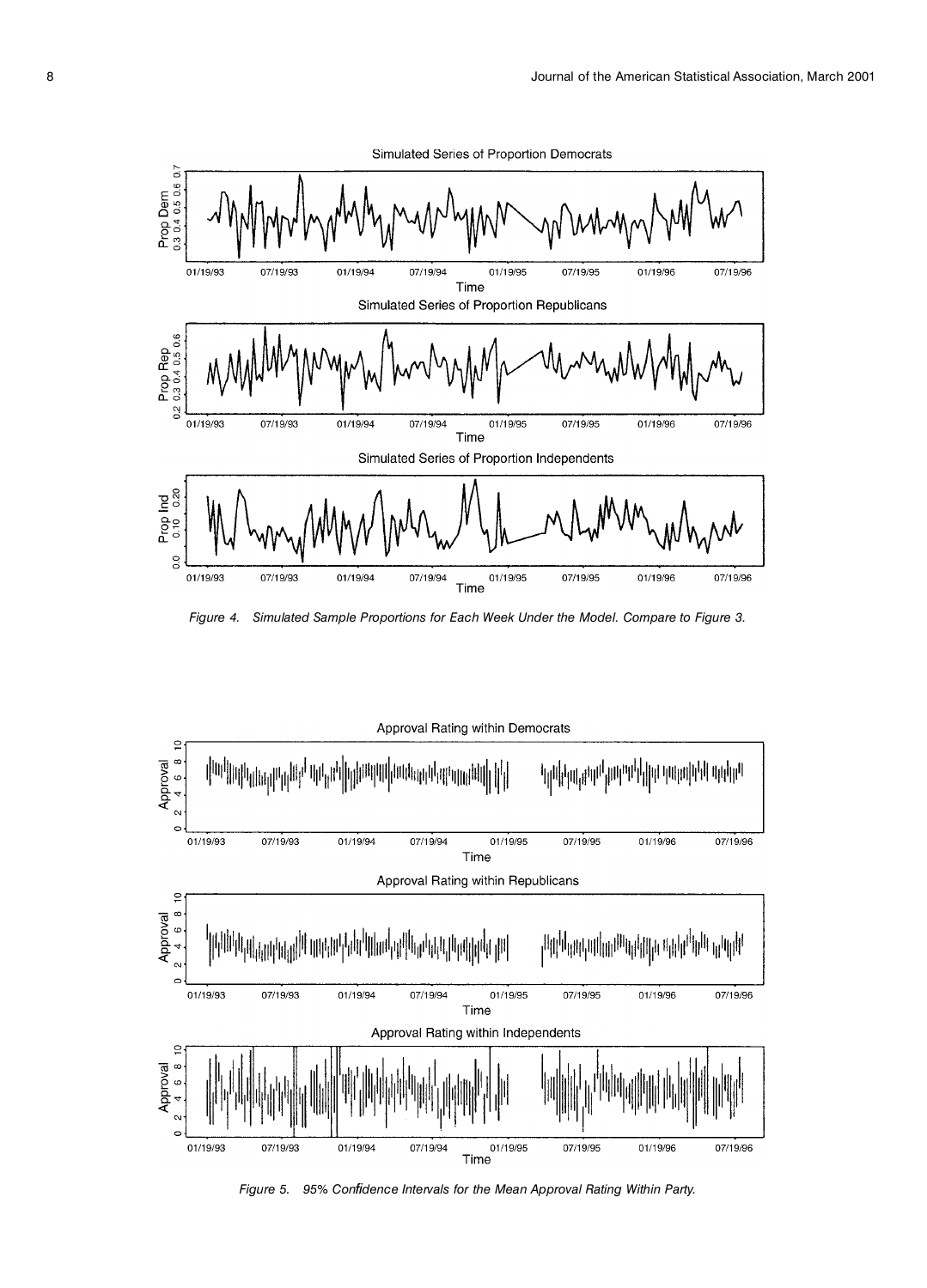

Approval Rating: Post-Strat Est.(solid) and Mean (dots) with 95% Prob. Intervals

Figure 6. 95% Probability Intervals for the Mean Approval Rating for Each Week Based on the Poststratification Estimate (solid line) and Based *on the Sample Mean (dotted line). The series is broken up to t on one page.*



Figure 7. The Difference in the Observed Proportions and the Posterior Means by the Difference in the Observed Ratings and the Posterior Means for Subsets of the Samples. The poststratification estimate corrects for unequal representation of the parties in our samples. Each dot *represents one week.*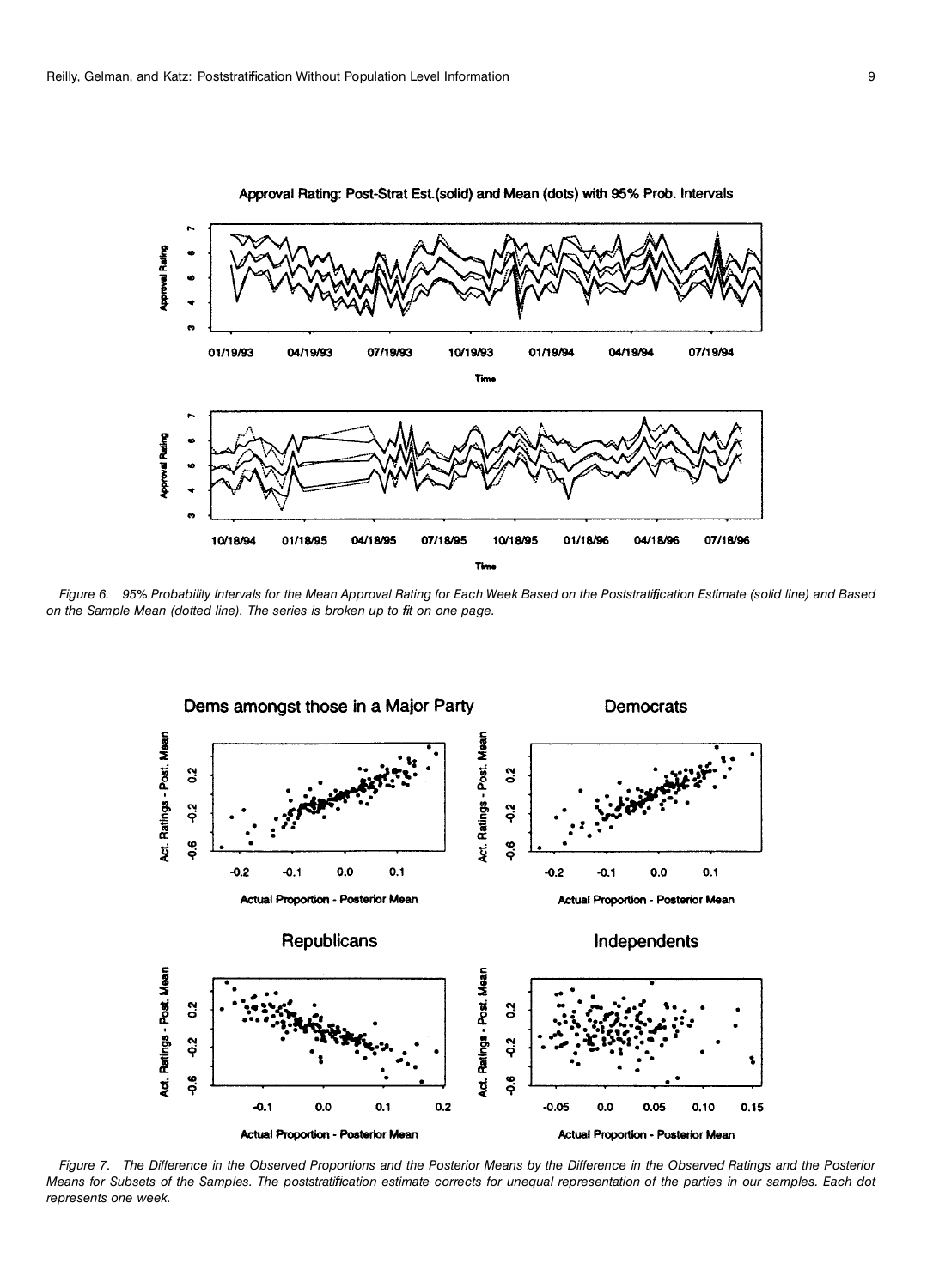

Figure 8. The Poststratification Estimate Performs Best for Moderate Sized Samples. The line in the plot that illustrates the shrinkage of the *increments is a y* = *x line. Each dot represents one week.*

and  $(.056, .069)$ , and we find a  $95\%$  probability interval for the difference  $T_2(n_{1,2}^k, \ldots, n_{1,T}^k, \theta_{2,1}^k, \ldots, \theta_{2,T-1}^k)$  - a s  $T_2(n_{1,2},...,n_{1,T},\theta_{2,1}^k,...,\theta_{2,T-1}^k)$  (where  $n_{1,t}^k$  is the draw containfrom the posterior predictive distribution corresponding to  $\theta_t^k$  from the posterior distribution for  $t = 1, \dots, T$  and  $k =$  Kal 1, ..., 1000), is  $(-.014, .002)$ . These posterior predictive checks indicate our normal theory model fits these aspects of the data.

*3.2.2 Checking the Fit of Our Alternative Model.* Once we examine our simulations for the proportion in a major party and the proportion of those in a major party who are Democrats based on the multinomial model, it appears that the posterior medians of these variables are too variable. The normal theory model for the party identification series is actually based only on a subset of the data we used to fit the multinomial model (our multinomial model was fit to data that included a portion of Bush's presidency), and so our observed value of  $T_1$  is not the same as before (and we do not expect  $T_2$  under the posterior distribution to be the same as before). Based on 1,000 posterior predictive samples, we found that a 95% probability interval for  $T_1$  under the multinomial model is (.115, .147), whereas our observed value is .097. For our other test statistic,  $T_2$ , we find a 95% interprobability interval based on the posterior predictive distribution is (.102, .129), whereas a 95% probability interval for  $T_2$  based on the posterior distribution is  $(.089, .107)$ . We also find that a 95% probability interval for the difference,  $T_2(n_{1,2}^k, \ldots, n_{1,T}^k, \theta_{2,1}^k, \ldots, \theta_{2,T-1}^k)$  -  $T_2(n_{1,2}, \ldots, n_{1,T},$  $\theta_{2,1}^k, \ldots, \theta_{2,T-1}^k$  is (.005, .028). These shortcomings indicate 1 that the model is overfitting (i.e., this model does not smooth

the series of proportions enough). It is difficult to construct a simpler model for the party identification series within the context of the model proposed by Cargnoni et al.(1997), and so we chose to use the model based on the normal theory Kalman filter for the sample proportions.

## 4. CONCLUSIONS

The resulting estimates are more precise than the weekly sample means (the estimated efficiencies ranging from .66 to 2.3 with a mean of 1.19). If we consider the cost of obtaining survey data (because many questions are asked of each respondent, it can take 30 minutes to complete an interview), this is a great savings (with 8,462 observations, it is like getting over 1,600 more observations for free). If one has a long series for the quantity of interest, it may be feasible to identify an appropriate time series model for the quantity of interest. In such a case, one could base estimates on this model and obtain substantially more precise estimates (for example, one may be able to conclude that a random walk plus error model describes the movement of the series of interest over time). One advantage of this poststratification estimate is that we are not required to propose a dynamic model for the quantity of interest: we need only a dynamic model for some quantity that is related to our quantity of interest. This is a great help here because specification of a dynamic model for a volatile variable (like approval rating) is controversial, whereas the slowly changing nature of political attitudes implies that models that allow for almost constant levels are suitable for separating measurement error from shifts in attitudes. Also, the results from our model for the party identification series can be used